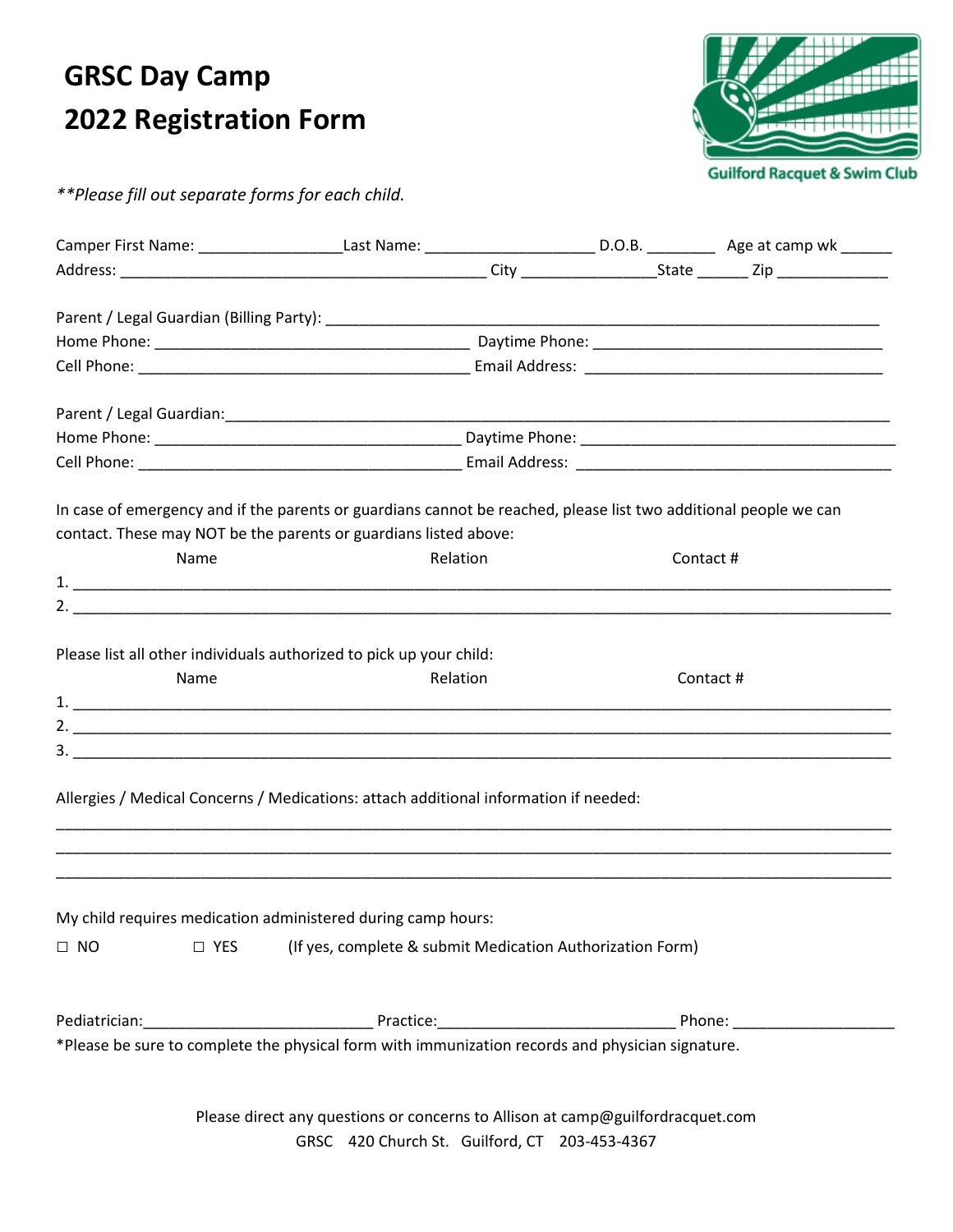## **Please complete one form per camper, marking each selection with a checkmark.**

| <b>Weeks</b>                               | <b>Full Day</b>                                                                                                      |                                                     | <b>Full Day Add on</b>                                       |                                                                                                                    |                                                                                         |
|--------------------------------------------|----------------------------------------------------------------------------------------------------------------------|-----------------------------------------------------|--------------------------------------------------------------|--------------------------------------------------------------------------------------------------------------------|-----------------------------------------------------------------------------------------|
| <b>Available</b>                           | <b>Camp</b>                                                                                                          | <b>Register now for add ons and</b>                 |                                                              |                                                                                                                    |                                                                                         |
|                                            |                                                                                                                      | receive 10% off!                                    |                                                              |                                                                                                                    |                                                                                         |
|                                            |                                                                                                                      |                                                     |                                                              |                                                                                                                    |                                                                                         |
|                                            |                                                                                                                      |                                                     |                                                              |                                                                                                                    |                                                                                         |
| Please<br>select in<br>boxes below         | 8:30-4pm<br>\$310/m,<br>\$425nm,<br>members<br>receive 10 %<br>discount for<br>multiple wks,<br>multiple<br>children | <b>Add On Camp</b><br>Lunch (\$45,<br>full wk only) | <b>Add On Post</b><br>Care, 4-6pm<br>(\$55, full wk<br>only) | Add On<br><b>Private Swim</b><br>(choose 1, 2,<br>or 3 lessons<br>per wk, \$45<br>cost per 30<br>minute<br>lesson) | <b>Total Columns across and down</b>                                                    |
| Week of 6/20                               |                                                                                                                      |                                                     |                                                              |                                                                                                                    | This week is Full! Please dmail camp@guilfordracquet com to be put on a waitlist.       |
| Week of 6/27                               |                                                                                                                      |                                                     |                                                              |                                                                                                                    | This week is Full! Please dmail camp@guilfordracquet com to be put on a waitlist.       |
| Week of 7/5<br>(no camp on 7/4)            |                                                                                                                      |                                                     |                                                              |                                                                                                                    | This week is Full! Please $\phi$ mail camp@guilfordracquet.com to be put on a waitlist. |
| Week of 7/11                               |                                                                                                                      |                                                     |                                                              |                                                                                                                    | This week is Full! Please email camp@guilfordracquet.com to be put on a waitlist.       |
| Week of 7/18                               |                                                                                                                      |                                                     |                                                              |                                                                                                                    | This week is Full! Please email camp@guilfordracquet.com to be put on a waitlist.       |
| <b>Week of 7/25</b>                        |                                                                                                                      |                                                     |                                                              |                                                                                                                    | This week is Full! Please email camp@guilfordracquet.com to be put on a waitlist.       |
| Week of 8/1                                |                                                                                                                      |                                                     |                                                              |                                                                                                                    | This week is Full! Please email camp@guilfordracquet.com to be put on a waitlist.       |
| Week of 8/8                                |                                                                                                                      |                                                     |                                                              |                                                                                                                    | This week is Full! Please email camp@guilfordracquet.com to be put on a waitlist.       |
| Week of 8/15                               |                                                                                                                      |                                                     |                                                              |                                                                                                                    | This week is Full! Please email camp@guilfordracquet.com to be put on a waitlist.       |
| Week of 8/22                               |                                                                                                                      |                                                     |                                                              |                                                                                                                    | This week is Full! Please email camp@guilfordracquet.com to be put on a waitlist.       |
| Week of 8/29                               |                                                                                                                      |                                                     |                                                              |                                                                                                                    | This week is Full! Please email camp@guilfordracquet.com to be put on a waitlist.       |
| <b>Total Columns</b><br>across and<br>down |                                                                                                                      |                                                     |                                                              |                                                                                                                    |                                                                                         |